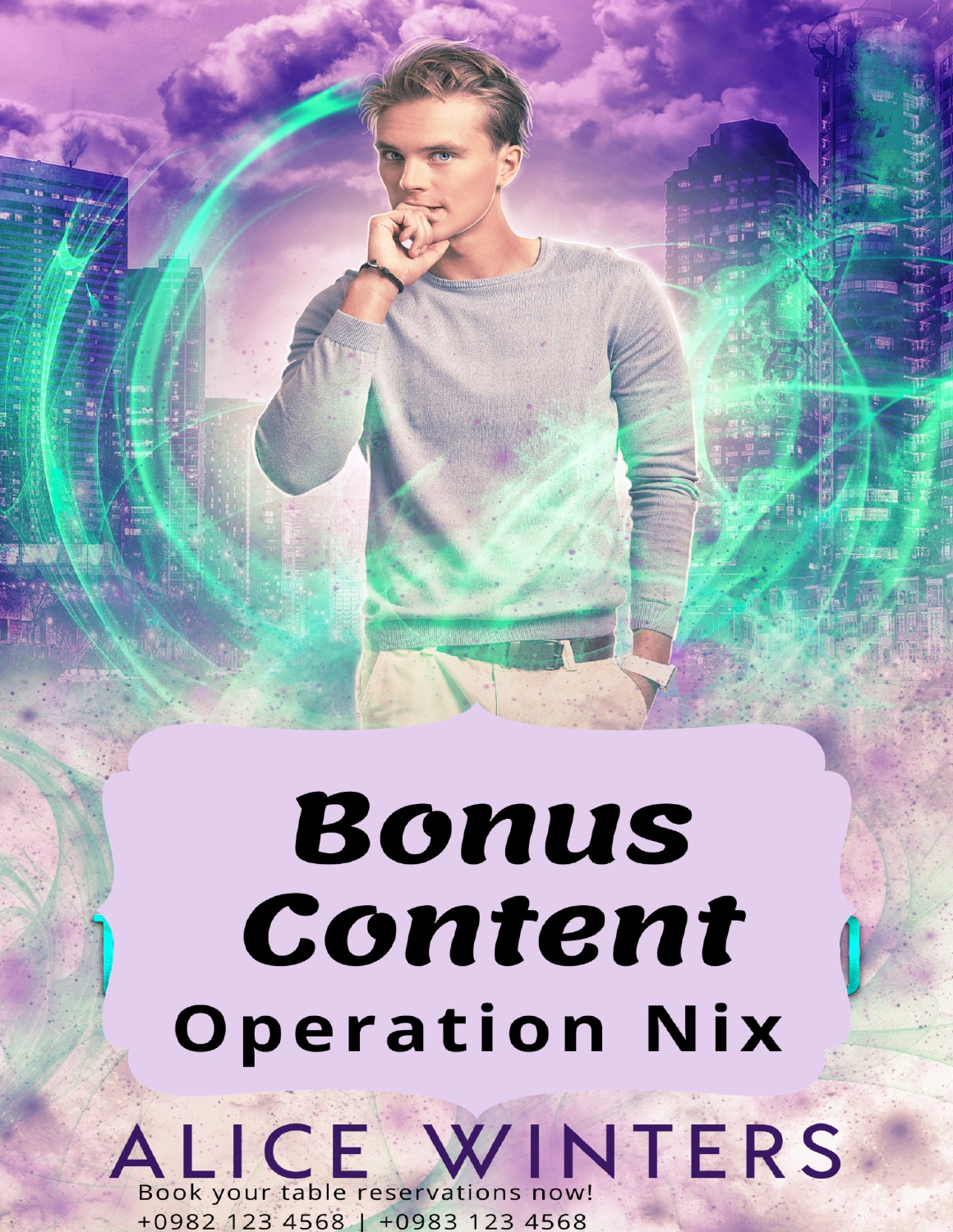Operation Make Nix Mine

Alice Winters

 $\mathcal{L}_\text{max}$ 

Proofed: Courtney Bassett

\*Please don't share with people outside the reader group or newsletter.

This takes place after the events of Nixing the End of the World. I hope you enjoy!

(Why Val can hang around Alastair without affecting him will be explained in the next book!)

Operation Make Nix Mine has commenced.

I know you might be asking, "Why should I savagely tear Nix away from Alastair and make him mine?" Well, that's because… because I want to.

Simple as that.

I could just dreamily stare at Nix all day long, and even then, I'm not sure I'd get my fill. We're currently in the library where Nix looks like he'd rather read a book and Alastair looks like he'd rather murder some people just for a bit of fun.

"So… let me get this straight. I cannot smile at people, but I can lop their heads off?" Nix asks as he stares at Alastair who's wearing a quite obvious look of concern. See? Alastair quite often stares at Nix like he's never seen such a peculiar thing. Like… like there's something wrong with him. I would never in my wildest dreams treat Nix that way.

I would treat him like a god. I would love everything he says no matter what he says or even how he says it.

"Nix, you're gonna die if you just go around smiling at everyone instead of defending yourself," Alastair says, which is… slightly reasonable, but still wrong. Alastair's always wrong.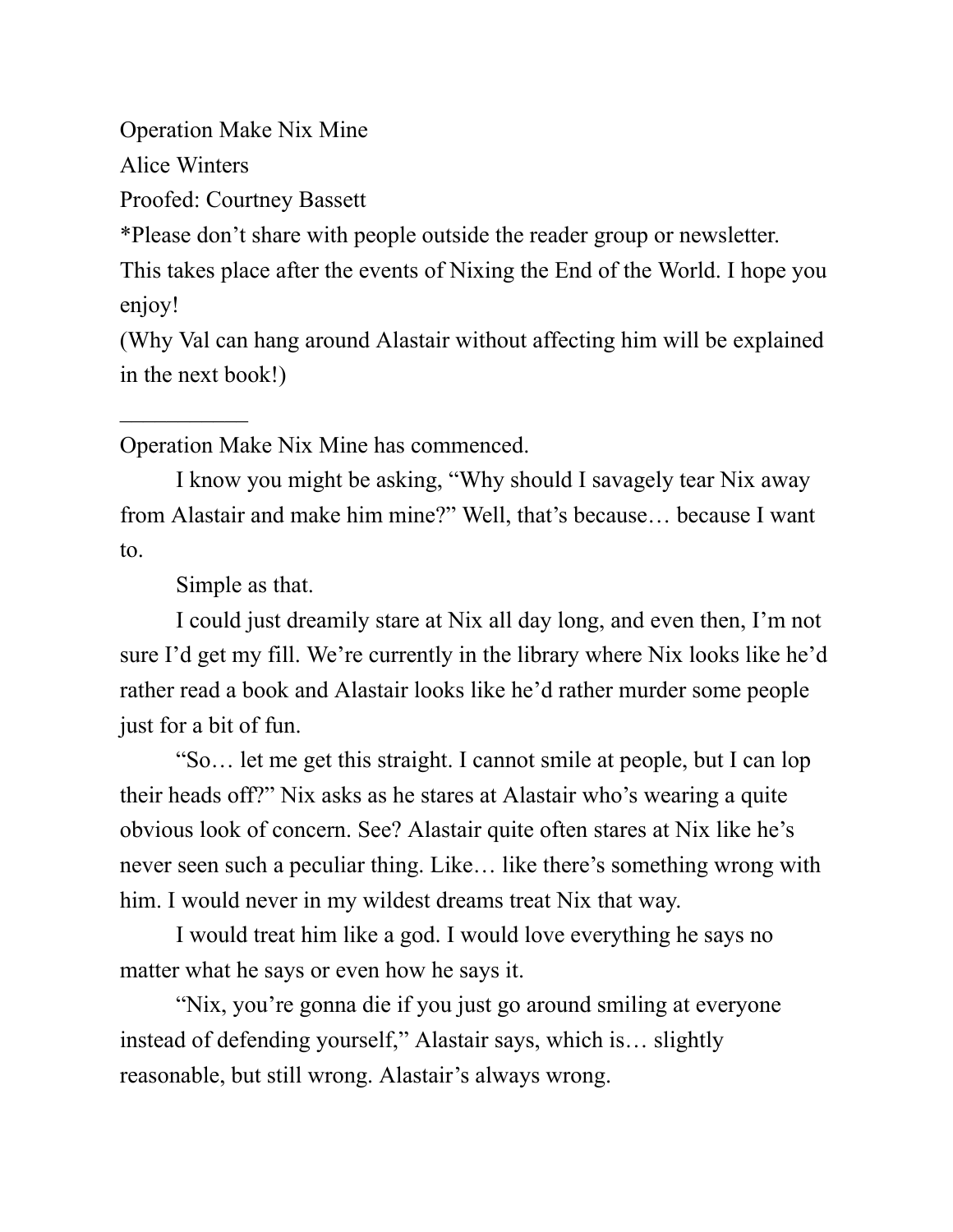"But what if I smile like this," he says as he messes his face up into the creepiest fucking smile I've ever seen.

I quickly look away so I don't have to prove myself wrong by also wearing the same expression Alastair is when dealing with him. Quickly, I pop out of my chair and hurry over before pulling Nix to me by wrapping my arms around him. "Nix, I think you're the most perfect person ever with the most perfect ideas *ever*," I say with a huge smile he *has* to be wooed by.

He smiles right back—this time it's a whole lot less morbid—and stares at Alastair like he's trying to prove a point.

Alastair points his axe at my head. "Do you want him to die?" he asks.

I hesitate. "Well, no—"

"Because if he just goes around ugly smiling at people, what do you think is going to happen?"

Fuck, I hate it when the stupid guy is smart.

I narrow my eyes at him before turning my head and planting a kiss right on Nix's cheek. The way Alastair's eyes expand gives me some joy, even though he then decides death is the only way to end this.

My death, that is.

"Fuck you," I cry as I back away. "I just want to steal Nix from you. Is that so bad?"

"It's pretty fucking bad," Alastair growls as he starts coming after me, an axe held tightly in each hand. Since I probably can't outrun the dreadful creature, I just slump down in a chair and pretend to start crying.

That always seems to get Nix on my side.

"Alastair, come on. He's just having a bad day," Nix says, the cutest sucker in the world. Oh, how I'd love to just… like… have him around and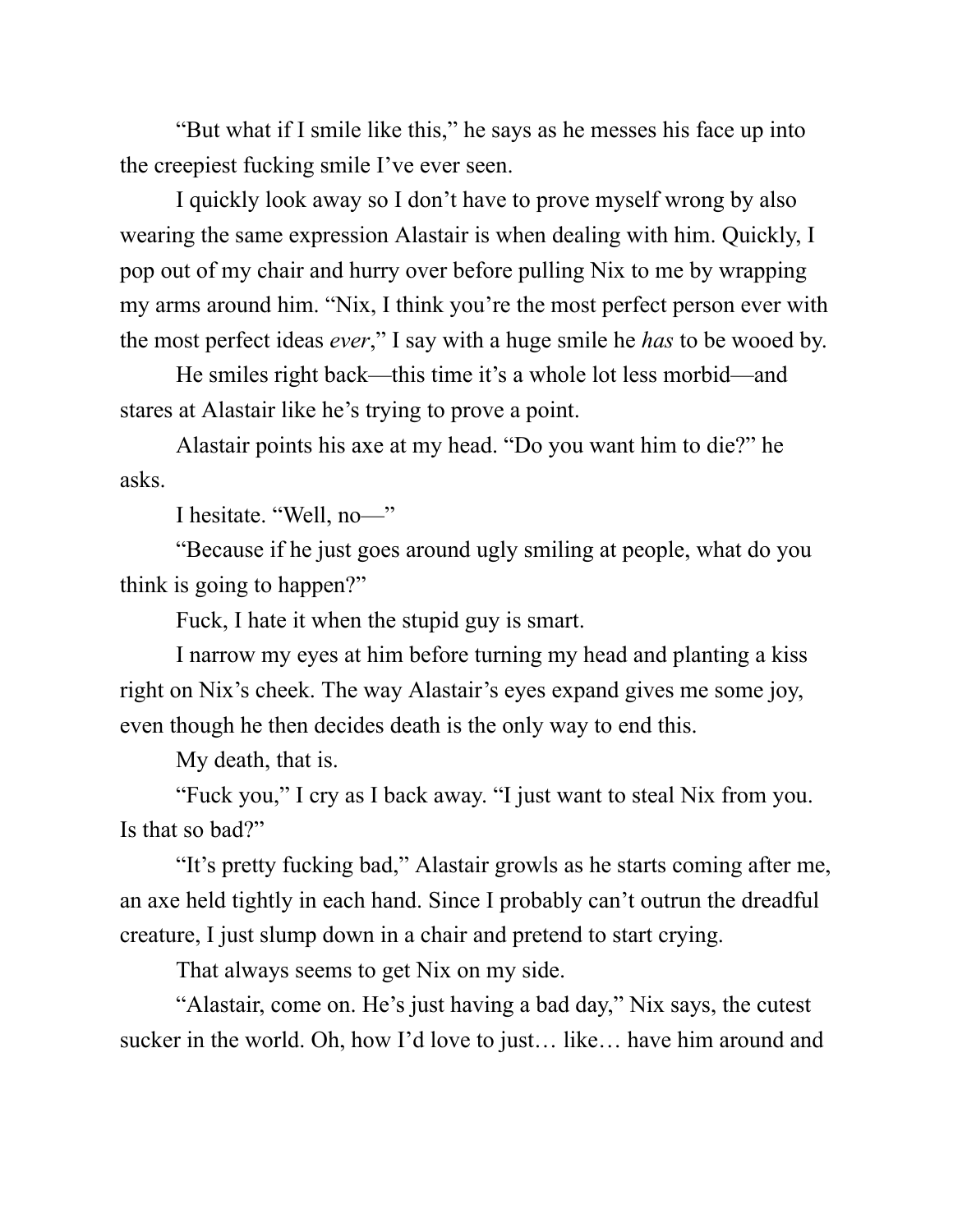not be fawning all over me. I'm not sure I really want to… have sex with him or anything because…

Fuck it. I don't have to explain why I want him. He should be mine because it's clearly fate that he isn't affected by my magic. "Ow… my leg," I whine, even though Alastair hadn't been anywhere near it. "He savagely tried ripping off my leg."

"I'll give you something to cry about," Alastair says, but before he can sever my leg, Nix comes up and kneels in front of me.

"Val, what's wrong?" he asks with concern.

"Don't look into his eyes!" Alastair cries out as he grabs Nix under the armpits and starts dragging him backward.

"Stop! Dammit! Alastair!" he cries as he flails a bit and Alastair's grip slips, causing him to lose his hold on Nix and instead take Nix's shirt with him. Now Nix is flailing around bare-bellied with his shirt hung up on his neck and over his face.

"Just give in," Alastair orders, but Nix is having none of that shit as he gator-rolls around the room.

He finally breaks free and glares at Alastair. "You're going to be the one to kill me in the end all because of your crazy possessiveness."

Alastair's expression falls and it immediately stops Rampaging Nix. "B-But I thought you liked my possessiveness."

"I do, but…"

Alastair looks positively heartbroken, and I realize that I have much to learn from this devious man as Nix smiles at him and tries to comfort him.

## Operation Make Nix Mine—Take Two

If I can't woo him, maybe I can make him fall for me just by making myself irresistible.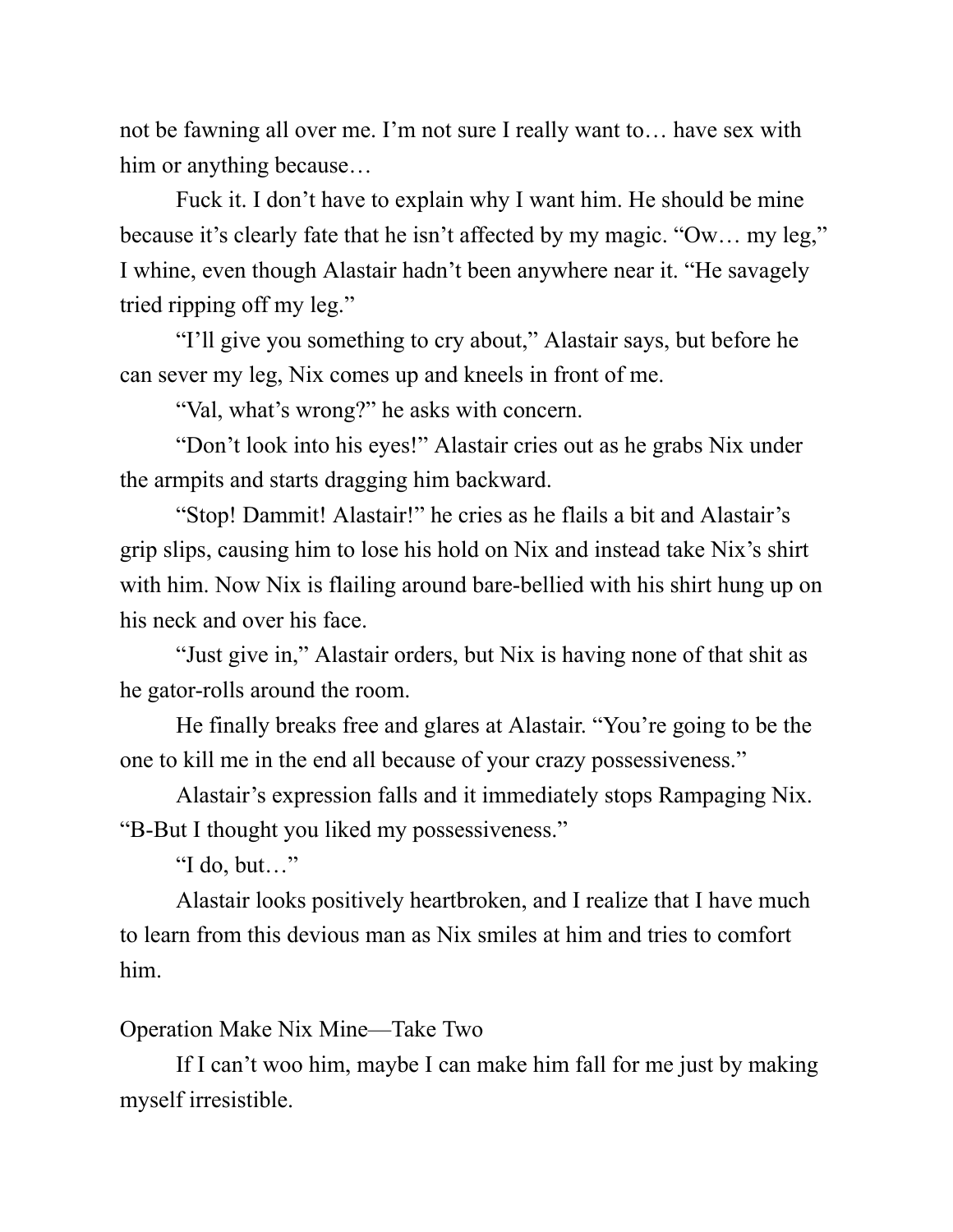So I rush to the mall, which is hell, and return home with my bag of clothes that are nearly identical to things that Nix would wear. Why wouldn't he be drawn to someone similar to himself?

I dress in my new boring t-shirt with an even more boring and illfitting hoodie, and the most boring pair of pants I could find, before heading off to find Nix.

Of course I find Alastair first because Alastair is always so far up Nix's ass it's impossible to get him alone.

Alastair cringes back when he sees me. "You look horrible. What happened to you? Have you been hurt?" he asks as he stares at me in disgust.

"No?" Yes, putting these fashionless clothes on did cause me pain, but is that reflecting in my expression?

"Oh, so you *willingly* put those clothes on?" he asks. "Someone didn't torture you into it?"

I wave to Nix who is watching the exchange while wearing nearly identical clothes. The only difference is mine have that vibrant new look to them and Nix's look like they've gone through many washings.

"I'm literally wearing the same thing as Nix!"

Alastair is silent as he slowly looks over at Nix who is watching with a raised eyebrow. When Alastair realizes that I'm correct, his attention snaps back to me. "Ah, then it must be your face that makes you look…" He shudders, then tries hurrying for the door like he can escape the backlash of this.

"Alastair?" Nix growls.

"Yes, my sweet love. I… oh no, I think there's a bad guy trying to break in. I must go majestically slaughter it." He poses for Nix, and while I can tell Nix is trying his hardest to be disgusted by it, I can also feel a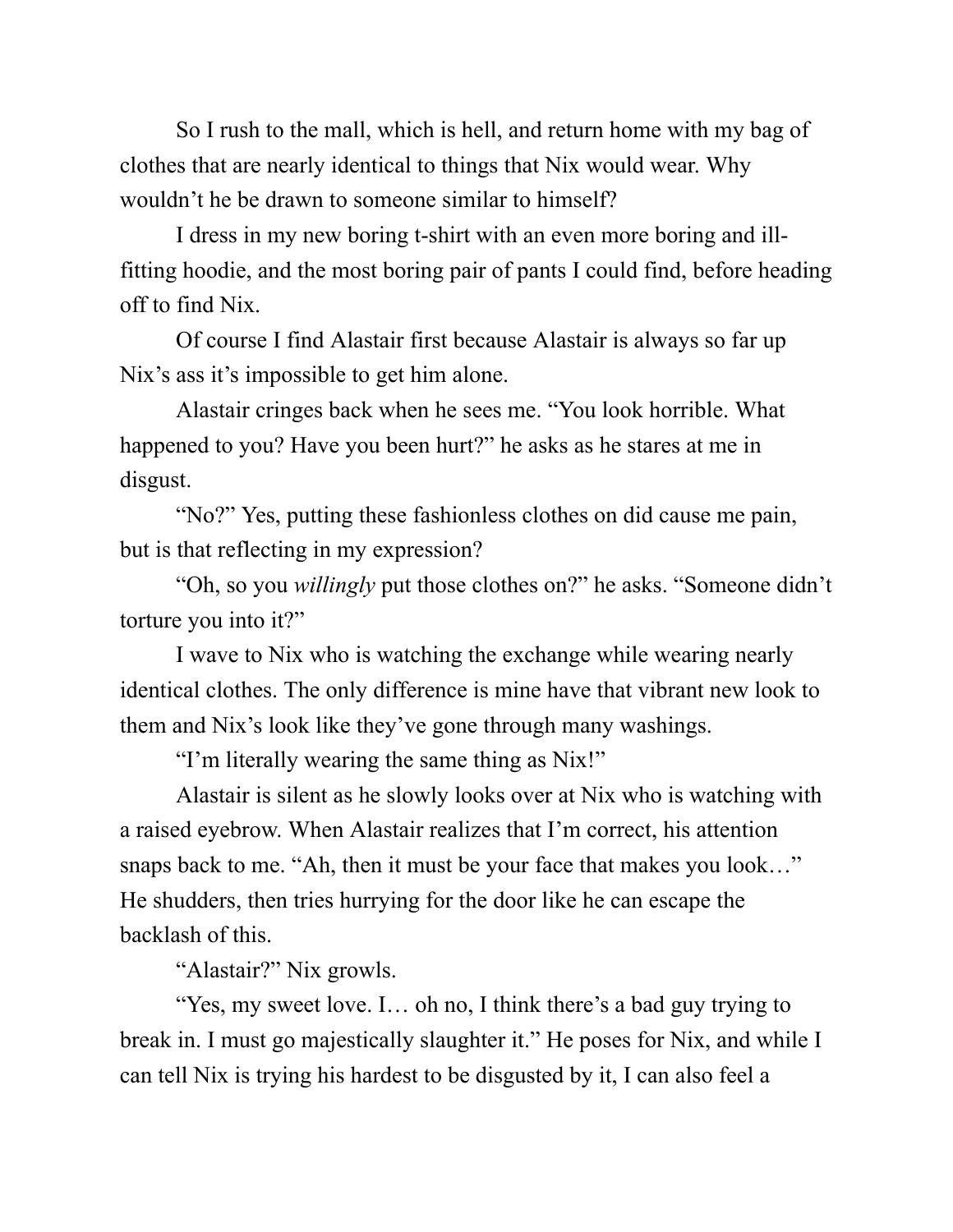smidge of lust radiating off him because I am, after all, an incubus. And it's disgusting how he's so easily won over.

I scowl at them and wave Alastair out the door then promptly lock it and hurry over to Nix.

"Hey, Nix," I say as I put a foot up on the chair next to the one he's sitting on, not quite sure if this looks sexy or not. My issue is… I've never really flirted with anyone. I've never had to. They've all just immediately loved me, and I've immediately hated them.

It's the story of my life.

"Hey," he says with a smile.

My awkward pelvic display doesn't seem to be doing much so I reach in to stroke his cheek. The issue is he'd been moving his head at the same time and I end up jabbing him right in the eye.

"Ow," he mutters, and the door *busts* inward, lock broken, splintered door shards going everywhere as Alastair barges in, axes at the ready, and I can just *feel* Nix's lust rise.

"Don't look at him," I cry as I wrap my hand around his eyes. "LOOK AWAY."

"What is happening?" Nix asks.

"Who shall I slaughter with sexy axes?" Alastair asks as he looks around.

"No one!" Nix says as he escapes my finger face shield.

"But you screamed in agony," Alastair says, looking highly disappointed he doesn't get to kill anyone.

"I literally just bumped my head into Val's finger by accident and said 'ow,'" Nix assures him. "It wasn't anything scarring."

Alastair nods understandingly as he grabs a small table and carries it over to me. "Put your hand down on it, finger in question out," he says as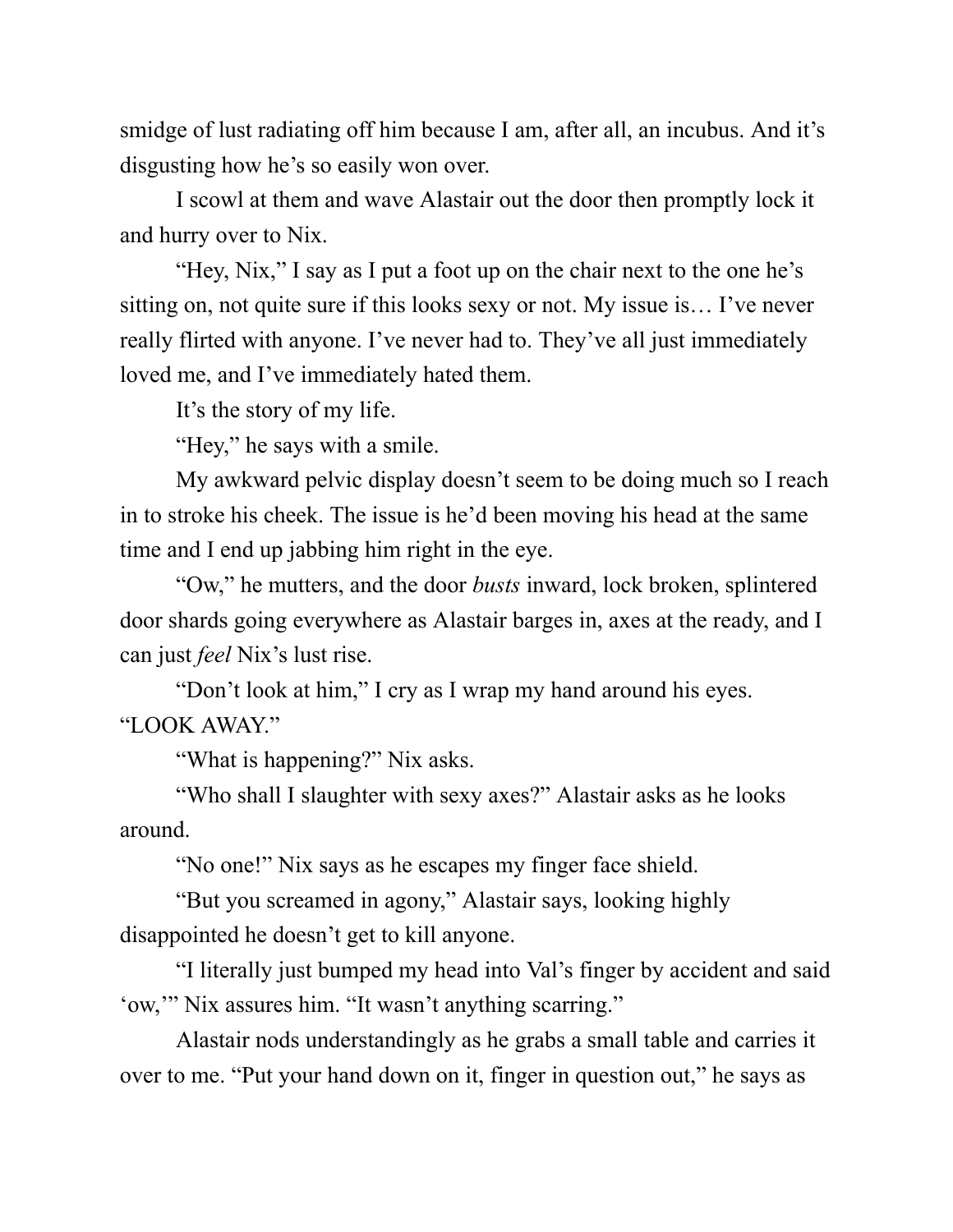he holds his axe at the ready.

Nix's lust level plummets. There's still hope for me. "Oh my god. You're not hacking his *finger* off," Nix says.

"There are no such things as accidents," Alastair declares.

"Haven't you ever watched Bob Ross?" Nix says. "You know? Happy little accidents."

"He sounds like a thief and a liar," Alastair declares before narrowing his eyes at me. "I'm watching you."

Yes, yes, watch me steal your man.

I whip out my Nintendo Switch. "Nix, I'm really struggling with this part, can you help me?"

"Of course," Nix says, and I promptly sit next to him while flashing a gloating look at Alastair.

I turn my Switch on and show him the issue I'm supposedly having and he takes the console in his hands.

"Oh yeah, this game does have some hard puzzles," he says as he makes the character jump around in the wrong fucking direction. He literally just has to walk the character over to the rope, dodge the trap and then maneuver slightly to the left to dodge the next trap and—he's already dead.

"That's okay, try again," I urge while my fingers itch to just show him how to do it since I've already beaten this game three times. But *no*, I'm wooing him. I'm wooing him so fucking hard.

"Is this on normal?"

"No, it's on hard."

"Maybe that's the issue," he says. He fiddles with it some more as Alastair comes around the side, watches for three seconds, takes the thing and completes it immediately.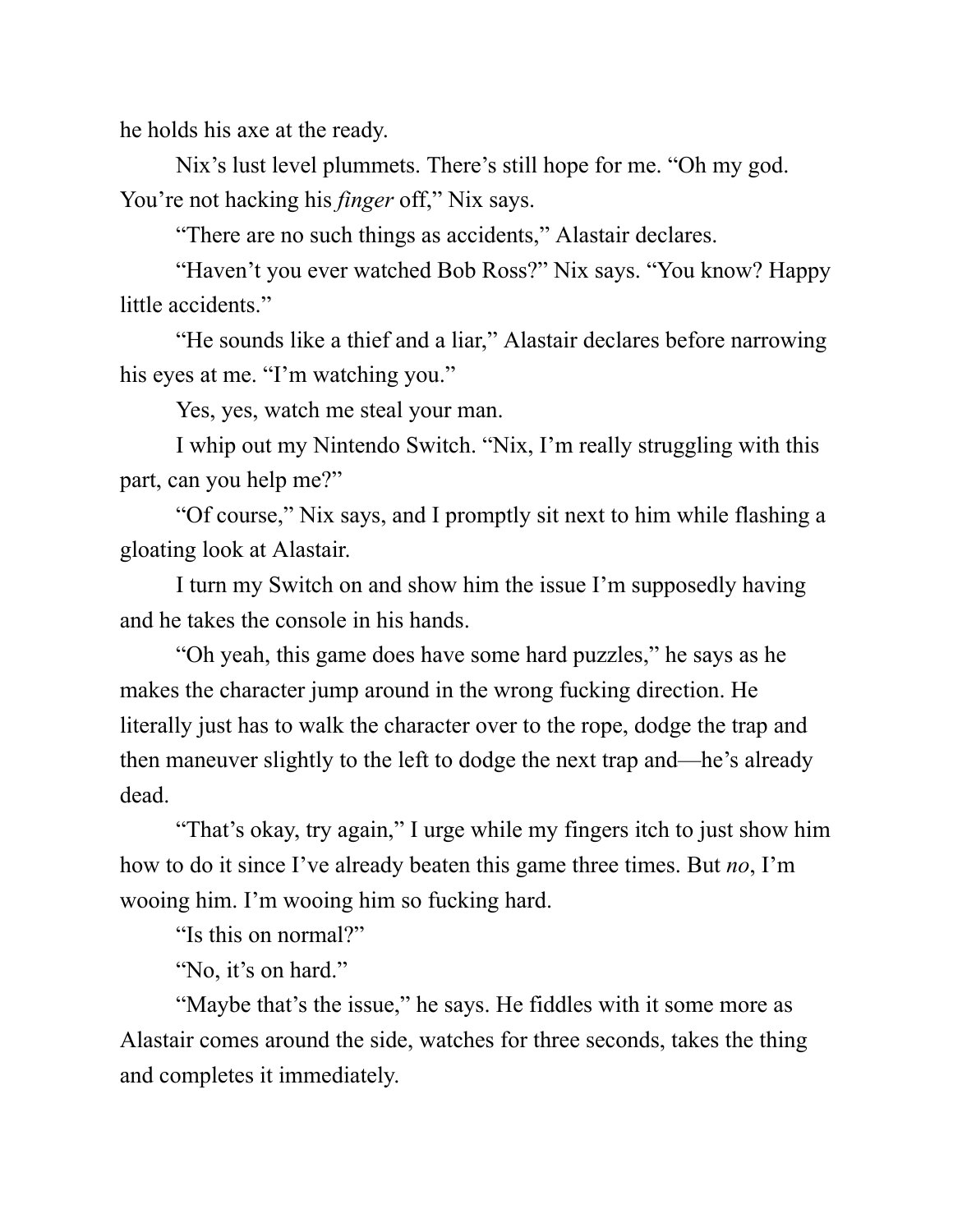Nix's lust rises again.

FUCK.

My plan has failed me.

My own ideas have deceived me and left him lusting even harder after that waste of space!

"I haven't even played this before and I completed it. I've played video games *once,* and I could figure it out. What a weak creature," Alastair says to me as I seethe.

"I… also couldn't figure it out," Nix says as his lust plummets again. Alastair hesitates. "Yeah, but you're cute, so it doesn't matter."

Nix's eyes flicker over to me then back to Alastair. "You're literally talking to the most gorgeous being who has ever walked this earth," he says as he points at me. "Like I've literally never seen such a perfectly puttogether person."

I might have to say that I blush a tiny bit.

"Looks like roadkill next to you," Alastair says as I narrow my eyes at the grinning man. He knows what I'm up to and he's clearly starting to feel the heat. Starting to feel the love and lust rising from Nix's loins for me.

Maybe not.

Fuck.

Maybe I'm doing this all wrong. Maybe I'm just absolutely horrid at figuring out what Nix wants. Maybe what he's wanted all along has been right before my very eyes. I yank the Switch from Alastair's fingers and run to the door.

I've got it.

The ultimate plan.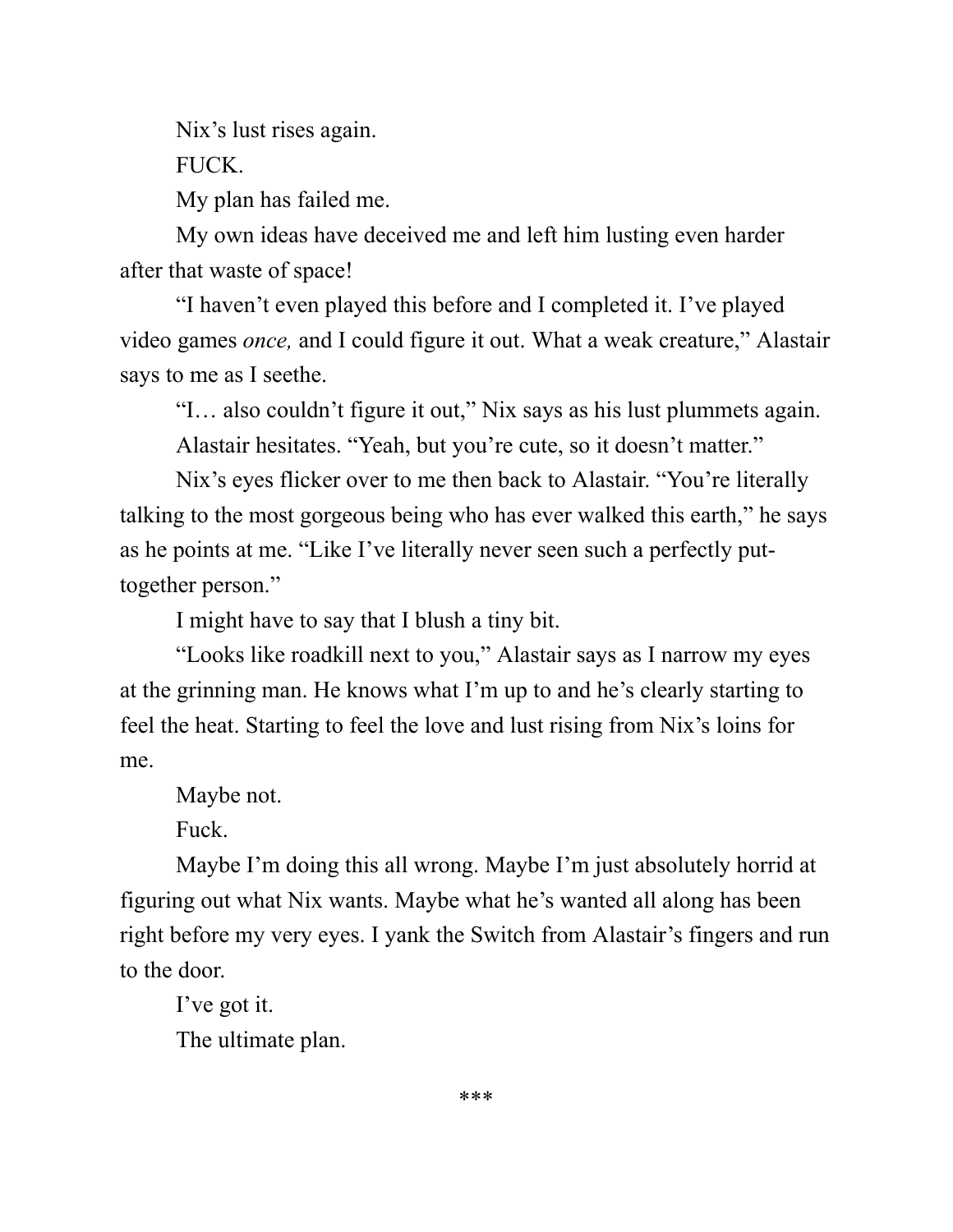Operation Make Nix Mine—Take Three

This is it. This is all I need to woo the man.

I pull on my new velvet robe, my tight black pants, and my shimmery gold top. Then I hurry outside to Alastair's cute little beastie.

"Elderon, I bring you a peace offering if you'll help me," I say.

The horse, taking note, decides he's interested.

"I will give you twenty apples fresh from Alastair's kitchen if you will allow me to ride on your back to make me look like Alastair."

Elderon reaches out to the first offering and samples it. He must be deciding if the deal is good enough. He's chewing. I can't tell from his expression if he's into it or not. He's still chewing. He takes another bite… he must deem it good because he bows down and allows me to climb onto his back. Thankfully, the front door of the house is grand enough that if I duck down the horse can walk straight through it. I guide him toward the library where Nix still waits while feeling absolutely grand. More than grand. Majestic. Amazing. Brilliant.

The grand library door is broken from Alastair's earlier hurrah so I duck down, prepared to pose just on the other side, when Elderon pushes himself up so I'm smashed between him and the doorframe. As I cry out in startlement, he proceeds to scrape me right off his back and onto the ground.

And as I lie there, I realize my mistake. I asked him to make me look like Alastair… and this is exactly what he'd do to him.

Alastair is laughing and laughing like the sick and twisted man he is. "Oh, you sweet summer child. You never make a deal with Elderon."

The horse in question heads over to a table where a book sits and rubs his muzzle over it as I slowly get up.

"Don't you dare," Alastair says.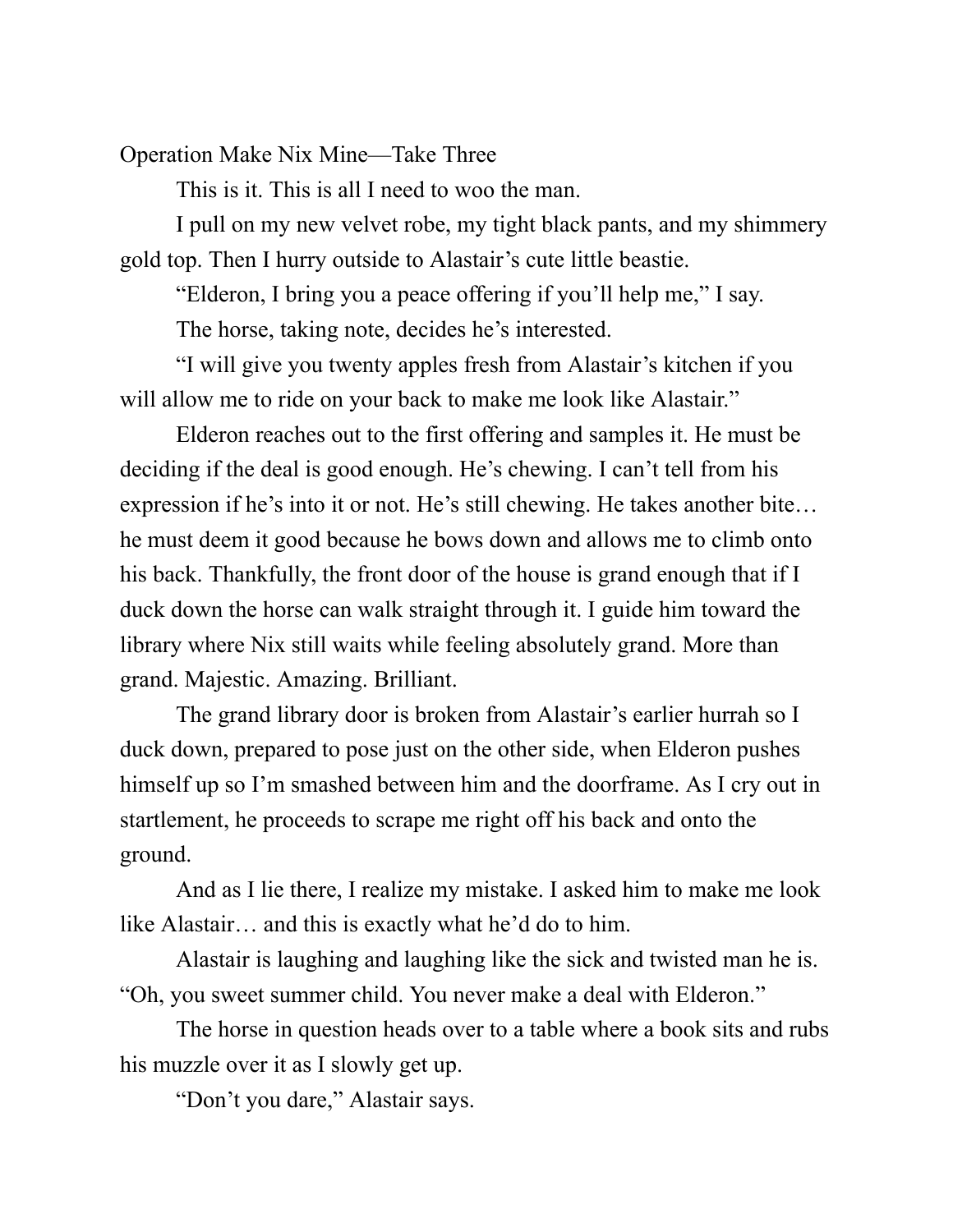Elderon lifts his top lip and rubs it up and down the book, making funny scratching noises with his whiskers and lip.

"Elderon, that's a priceless—"

The moment Elderon hears "priceless," he grabs a chunk of the pages in his teeth and tears them out of the book.

"Dammit, Elderon!" Alastair yells as he runs after the horse, ready to threaten him as I realize that this is my time to shine.

I pull out my axes and strut up to Nix. "Whatchu doin'," I say, making my voice much deeper than it normally is.

Nix looks away from the horse and over to me. "Um… I was trying to read a book, but I think that's not going to happen. What about you? What are you doing?"

I press up into his space before leaning over to whisper in his ear. "You."

Nix doesn't seem as excited as I was hoping, and instead, waves to his book. "Umm… If you'd rather, I can set you up with the first book in this series. It's really fun. You like action and comedy, right?"

I hesitate. "I… I do." WAIT! No! I'm supposed to be majestic like Alastair. "I mean. Look at my bulging biceps. My *raging*… hair."

"You look nice, but I like you wearing clothes you like best," Nix says with a smile that makes me weak.

I drop to my knees before him, losing both of the axes as I stare at him. "Why are you such a gentle soul? Why are you so much better than everyone else?"

He shrugs. "I don't know that I am. But thanks."

God, his fucking smile melts my blackened heart but still… not enough to make me feel lust toward him. He makes me happier than anyone, so isn't that enough? I don't need those fairytale feelings. Those are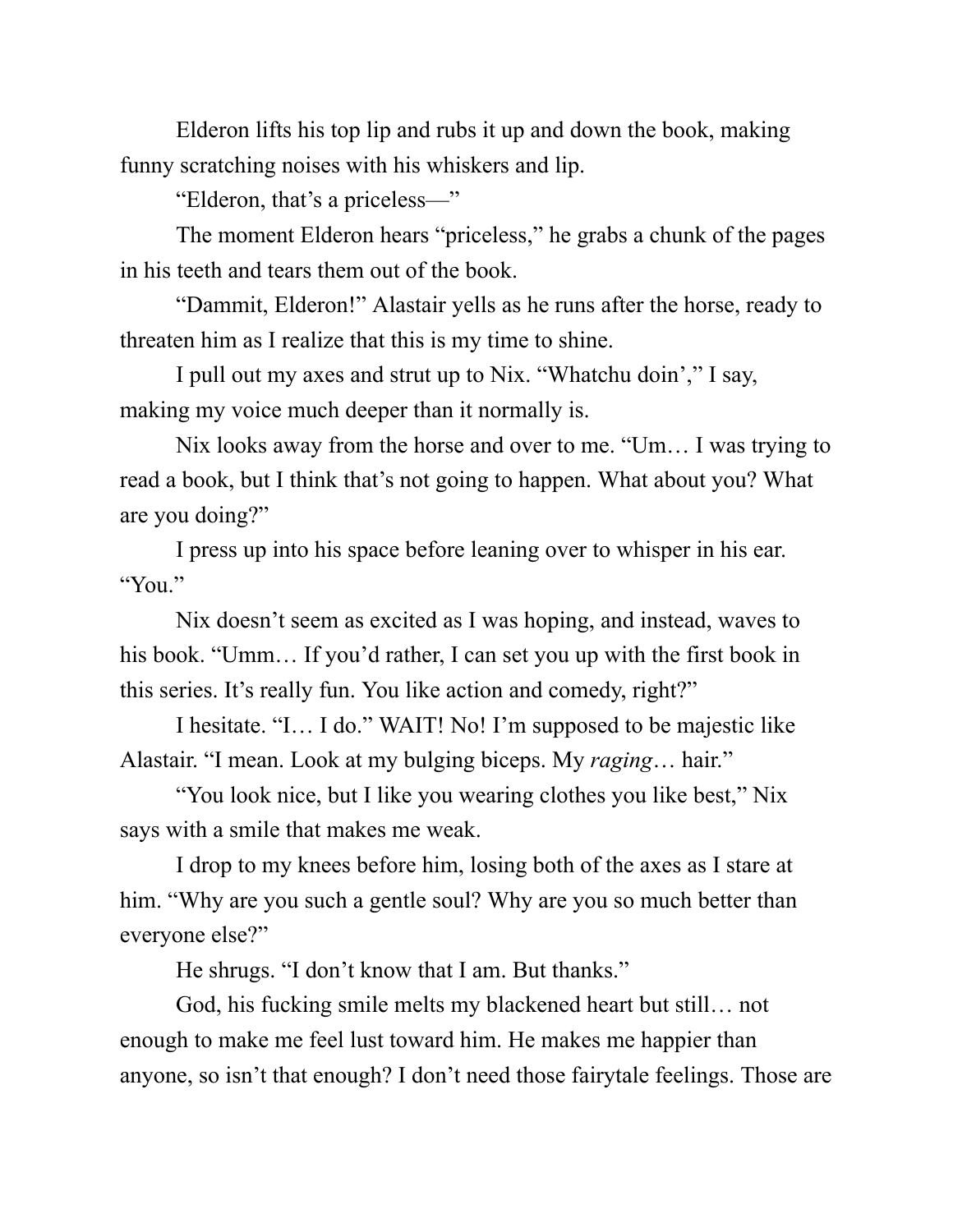all made up. I just want someone I can talk to and someone who doesn't want to use—

Suddenly the robe I'm wearing pulls tight against my neck as Alastair starts pulling it back, dragging me across the floor as my shirt squeaks along it. "I'll fuck you up, incubus. Let me tie you to the horse and see how fast you can go."

I growl at him as I realize how stupid it is to wear a robe to a fight.

Once Nix gets Alastair to stop torturing me, I decide to change back into my clothes and return to the library where I see Alastair and Nix smiling at each other. Even from here I can feel the attraction they have for each other. The bubbling love welling up between them is made clear to me by my incubus magic. It's obvious there's nothing getting between them, no matter how hard I try. And really… is it fair to either of us to try? (I give no shits about Alastair.) I'm just so happy to have finally found someone who cares about me for me. Someone who doesn't immediately fall into my magic.

I'm a bit bummed, but honestly… it's for the best. Maybe someday I'll find someone who cares about me even half as much as these two care about each other. And maybe I'll feel that level of love for them as well.

I start to back away, but Nix notices me and smiles. "Val, come on. I'll show you that book I was talking about. And then Alastair said he kind of wants to play a game with you. He won't admit it, but I think he'd like it."

I hurry into the room as I realize I'm happier than I've been in a long time, just because I'm surrounded by people who aren't obsessed with my power and aren't using me.

Maybe this isn't so bad after all.

"I will fucking annihilate your weak little ass," Alastair declares.